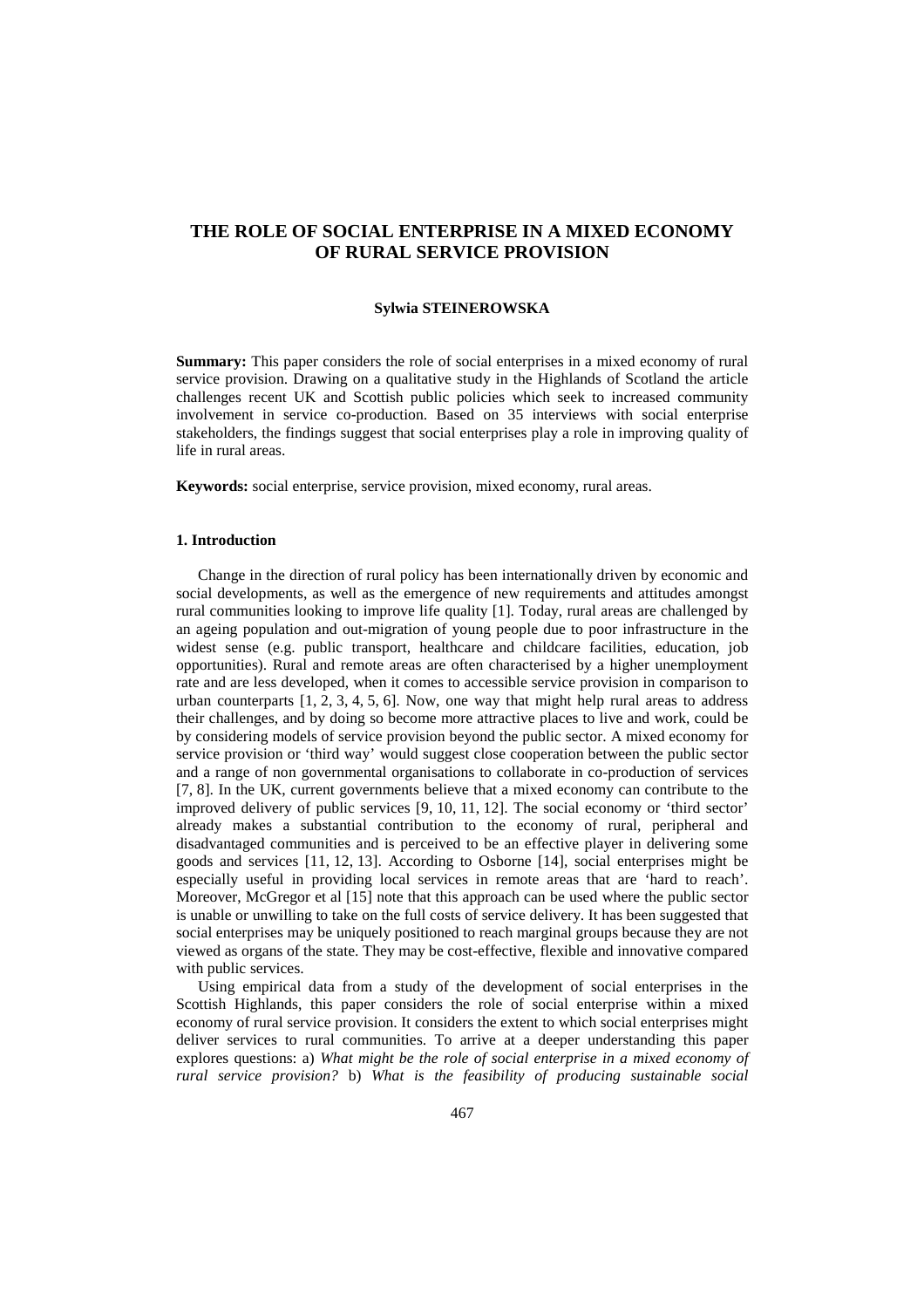*enterprises in rural areas?* c) *What is the enterprise dimension of rural social enterprise? Can a cultural shift in thinking towards enterprise rather than an extension of voluntary type organisations be achieved?* 

The paper is structured as follows: it begins by providing information on UK and Scottish policies and trends towards social economy organisations. Discussion continuous by explaining the nature of social enterprises. The methodology of the study is explained. Findings are summarised conclusions and suggestions for further investigation are given.

#### **1.1. Policy about social enterprise**

In the UK social enterprise is promoted as a desired component of national development [9, 10, 12]. The primary reason for this is a shift in policy concerning the way in which many public services are designed, organised and delivered, and the belief by prevailing neo-liberal governments [16] that the welfare state in its 'pure' form is unsustainable due to preferences for lower taxation [17]. An ageing population will put heavy demand on service provision particularly in rural locations [2, 3, 6]. Consequently, new solutions for service provision are being nurtured. For instance, there has been increasing interest in non-state players delivering social services [11, 12] and the UK government exhibits a strong push towards the use of social enterprises highlighting their role in providing services to communities in partnership with the state. In Scotland, policymakers' support for social enterprises is expressed by the publication of the Social Enterprise Strategy which foresees their continuous development [12]. Areas such as primary healthcare, social services, education and utilities have been identified as potential fields for growth of social enterprise [9, 10, 12].

Common desire for societal development is now regarded as the dominant model for future service provision [7, 18]. As part of the mixed economy a social enterprise can be describes as *"an organisation that operates independently of the state and is specifically concerned with investment and surplus reinvestment for social objectives"* [9]. Rather than being driven by the need to maximise profit for shareholders and owners, social enterprises are orientated to achieving public good. In other words, surpluses are reinvested for the benefit of stakeholders, not shareholders [19]. The core driver for social enterprise is perceived as the ability to address a particular social challenge through a formal organization; the common characteristics include: enterprise orientation, social aims and social ownership [20]. Social enterprises are promoted as being able to take cost-effective, flexible and innovative steps to address local challenges [19]. With business activities used purely to achieve social goals and to obtain financial self-sufficiency, social enterprises are different from the rest of those organizations associated with the social economy such as co-operatives and voluntary organizations. Social enterprises are also distinct from charities, although charities are increasingly looking at ways to maximize income from trading; and from private sector companies with policies on corporate social responsibility. From a policy perspective, they are ideally businesses that combine the entrepreneurial skills of the private sector with a strong social mission characteristic of charities [21].

Public services are particularly complex to provide in rural areas. While governments in the UK acknowledge this, they are reluctant to provide specific policy for rural services. This causes difficulties for rural service providers who must implement standardized national policies that generally do not take account of the organizational issues involved in providing rural services. For example, rural service providers cannot achieve economies of scale from concentration or specialization. Conversely, they could benefit from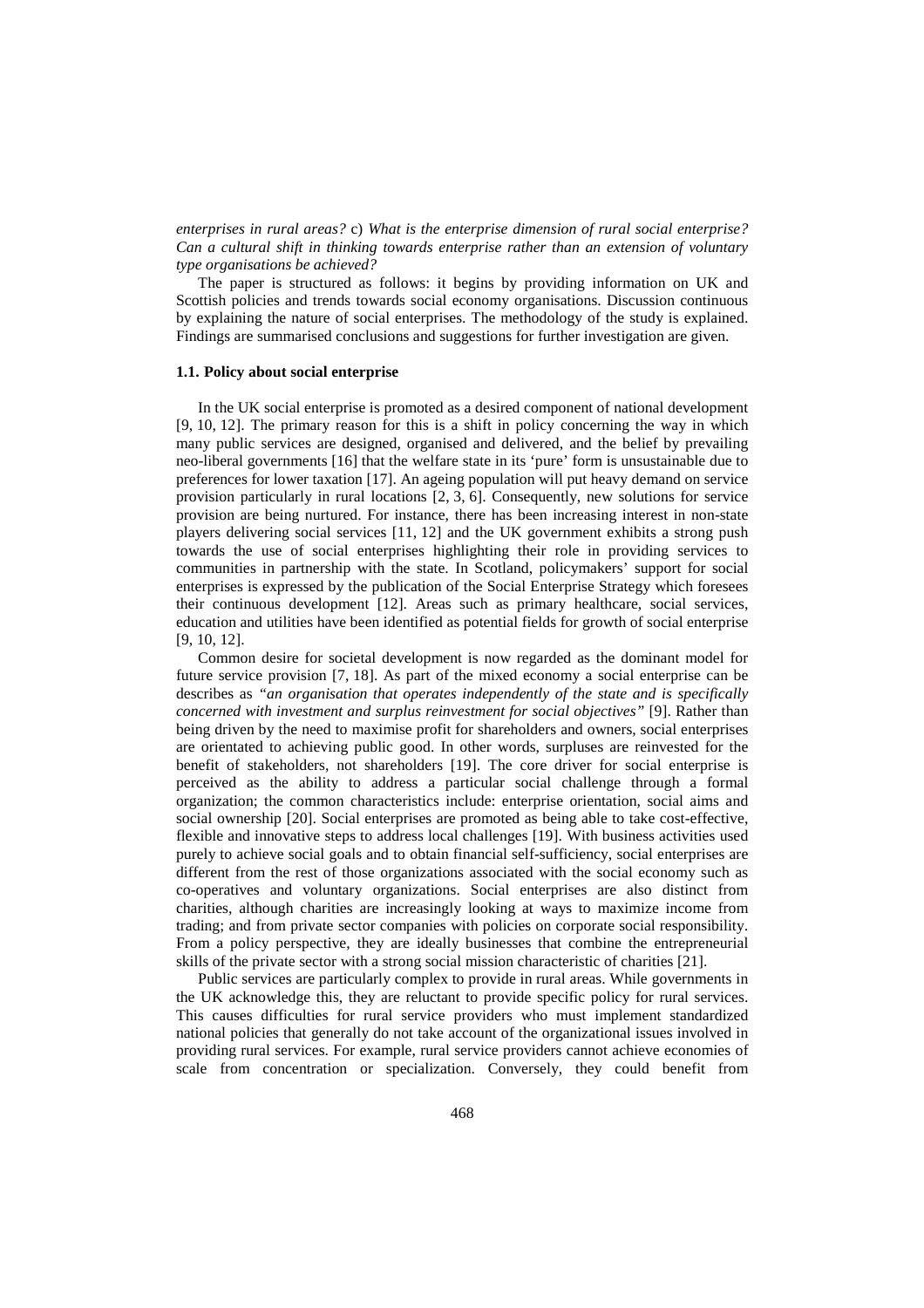interconnected working between services, but silo budgets and having to implement policies designed for urban settings discourage cross-agency working [2, 3, 5, 6].

The benefits of social enterprises for rural areas described are that, by using a bottom-up approach, services provided will more appropriately meet local needs and, by doing this, satisfy local communities [6, 10]. Working collectively is suggested to create social capital that can be applied to other community issues and working for the collective is stated to create confidence and build 'human capital' [1] that can help people go on to obtain paid employment. This issue is especially important in remote areas which are often considered as challenging when it comes to employability issues. Expansive claims are made in policy about the social, human and economic benefits produced by engaging in social enterprise, however, these are largely unsubstantiated by research evidence. The question of the feasibility of producing sustainable social enterprises in rural areas may also be pertinent and has not been addressed in policy [21, 22].

There is much about rural life that suggests local production of services by communities might be successful. They might draw upon traditional rural strengths – strong mutual knowledge, sense of community and social cohesion [23]. Moreover, social networks are denser in rural, as compared with urban, settings, with resulting outcomes of high levels of trust and active civic participation  $[24]$  – key components of the social capital associated with social enterprise development. The existence of co-dependence, reciprocity and collective activity would also imply rural areas appear to represent a perfect nurturing ground for social enterprises [23, 25]. Williams [26] notes those living in remote areas display a greater propensity to engage in social rather than commercial entrepreneurship compared with those living in urban areas. Consequently, the role of social enterprise in a mixed economy of rural service provision, as suggested by politicians, may be promising [21, 22].

Conversely, there are elements of culture, human capacity and the legal and financial context that might mitigate against the involvement of local people in service provision through social enterprises. Given their already diminished experience of service provision, they may resent the imposition of further service provision onto themselves. Clients might demand professional help provided by the state – associating (wrongly perhaps) social enterprise provision with erosion of rural services [22]. Rural inhabitants, particularly longterm locals who have worked out methods of informal reciprocal 'favour-giving' might be suspicious of receiving services from, and hesitant to contribute work to, organizations such as social enterprises which might be perceived to run formal 'entrepreneurial' activity. Instead, the support and understanding might be given to more traditional structures such as voluntary organisations. In this case, a cultural shift in thinking towards socially orientated enterprises is plausible, but can it be ever achieved? Rural places are comprised of contesting groups whose positions and conspicuousness is heightened by small populations living in proximity in isolation. Connections between community members may encourage differential experiences of support [27]. Furthermore, there may be a limited number of people in rural communities with appropriate skills and willingness to participate [6]. Rural social enterprises may experience structural difficulties. Research highlights limited access to: financial and information resources and scarce unrestricted funding [14, 21, 22].

There are thus conducive and non-conducive factors affecting the development of the role of social enterprise in a mixed economy of rural service provision. Rural locations, which might be perceived to offer the ideal location for establishing and operating social enterprise, might be simultaneously perceived as deprived of resources, harsh, adverse and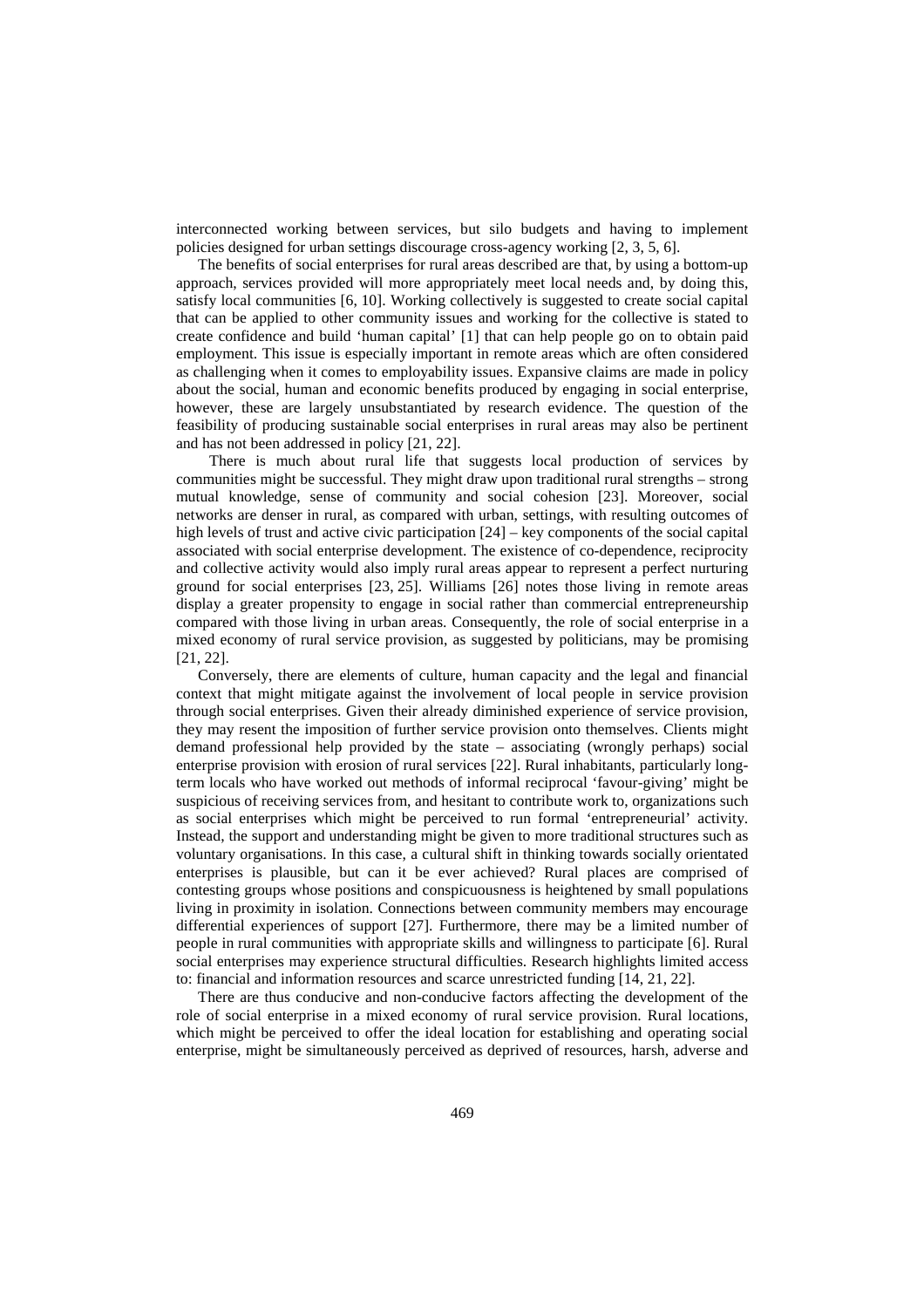antagonistic areas presenting 'distinctive challenges' [21, 22, 28]. The likely development process and success of rural social enterprise is therefore hard to predict.

### **1.2. Methodology and research design**

Findings reported here originate form a larger project describing barriers and promoters for developing social enterprises in the Scottish Highlands. The area has a population of 373 000, covers 39 050 square kilometres and is one of the most sparsely populated areas of the European Union [29]. The topic is up to date as Scotland is a country which is currently experiencing a strong policy drive to increase the number of social enterprises and generally expand the social economy [12]. The data reported here are based on the project looking at the promoters and barriers to social enterprise and social entrepreneurship funded by Highlands and Islands Enterprise (HIE), the regional development agency for the north of Scotland. HIE are concerned with strengthening communities as well as building economic development and thus have multiple interests in study outputs.

In this study an exploratory approach and qualitative techniques were used. Face-to-face interviewing was employed to allow focus on the main research questions, whilst allowing for elaboration of themes [30]. Respondents were identified by using snowball sampling, which is especially useful when the desired population is ambiguous, multi-faceted or elusive, and when the sampling frame is not easily accessible (which was the case it this investigation) [31]. Thirty-five in-depth semi-structured interviews were conducted with a range of stakeholders involved in social enterprise activity, including: ten social entrepreneurs (SE); five employees of social enterprises (ESE), five volunteers for social enterprises (V) and five managers of social enterprises (MSE); five health and social care professionals (HCP); two councillors (C) and three politicians (P). The interviewer held free-flowing discussions, allowing interviewees to expand on topics of interest. As interviews built, it was possible to ask for the opinions of interviewees on points that had been made by previous interviewees, although clearly names and designations were not divulged. This method was appropriate for an exploratory study and particularly beneficial in that, in some cases, discussions led into areas that had not previously been identified, but which were significant for addressing the research questions.

Interviews lasted 40-60 minutes and were recorded, with consent, and subsequently they were transcribed. Field notes were also collated and observations recorded. All data were coded, categorised and analysed using the constant comparison method and analytic induction. Emerging themes formed the basis for systematic analysis of transcripts using NVivo qualitative data analysis software program.

By considering suggested benefits of social enterprise activity, the potential role of those organisations in a mixed economy of rural service provision is considered. Further, sustainability of socially orientated businesses is investigated; this by exploring existing obstacles which influence their activity. Finally, the enterprise dimension of rural social enterprises and the extent to which this fits with traditional voluntary sector organisational models is examined.

#### **1.3. Benefits of social enterprise**

Respondents generally approved of the social enterprise model because of the potential for positive impact on communities. It was noticed that, in actual cases social enterprises satisfy local needs which otherwise would not be met. The bottom-up approach of social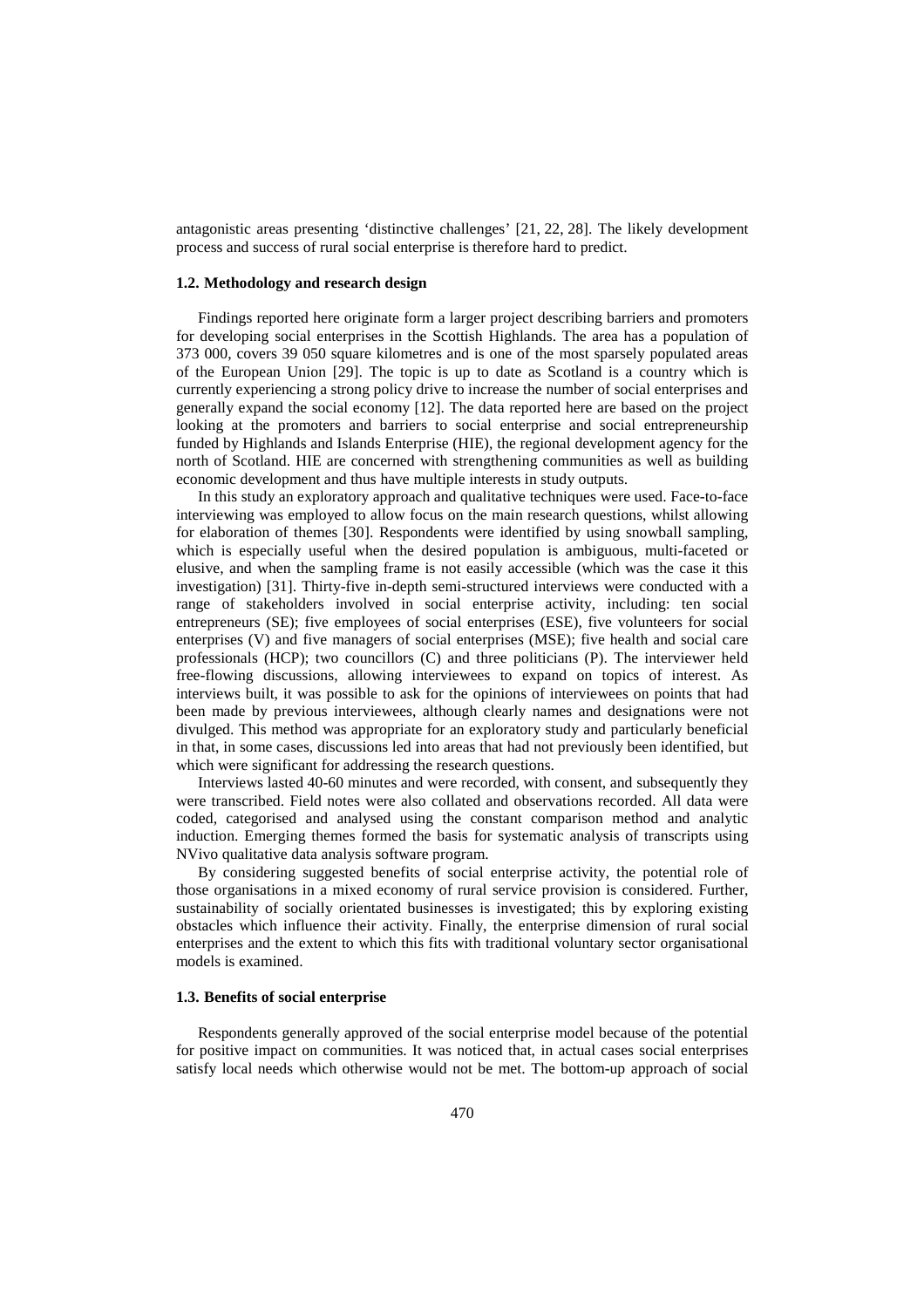enterprise facilitates accurate identification of the support that is required: *'social enterprises are more responsive to local needs and they do come out of local communities. Lots of good things can happen through social enterprises' (ESE2).* Moreover, several people emphasised their role in creating job opportunities: *'this kind of business is good for people who maybe had been unemployed for a long time. It gives them a worthwhile working ethic, a working place, to come. It gives them training; it helps them with skills and learning.'(MSE3); 'the profit that we make isn't monetary, it's not financial. The profit is wider social benefit because you're helping people to keep well, you're helping people to have more confidence and self esteem. You're helping their families because if people come off benefits they feel better, they can provide for their family rather than not be well and be on welfare benefits' (SE1).* Simultaneously, the interviewees indicated that social enterprise benefits spread to the wider community and the economy: *'social enterprises get people*  engaged in the labour market who wouldn't normally have been engaged. All social *enterprises have an impact on society and therefore the economy. So for example, I was running a child care organisation in a community. Now, by providing child care, we enabled the parents to go to college and to work. And you were also making sure that those children were getting good play and development.'(SE5); 'the benefits of people working, it's so much more than not working and being on benefits … being unemployed, not having any self worth makes people ill. And then that's a drain on society and on resources. And by giving people jobs, it just turns round that negativity and it makes a positive thing out of a negative thing' (V1).* So, social enterprises are recognised for their economic as well as social contributions to society: *'the local development and economic agency look on us*  [social enterprise] *as we are a company with a social mission. But also, they see us as stimulating the local economy. They see we're building the company, we've got a factory going on, we've got shops. It's really good for the local economy. It's really good for private investment as well. It's the wider impact you have on the community' (SE2).* 

Social enterprises have been appreciated for other aspects they offer. Respondents suggested that these businesses may provide education and training. Moreover, by employing and providing services, they support needy people including those who are disabled, homeless, or have addictions. Support for the ageing population was mentioned by several respondents: *'the amount of care that the population expect, and it is about expectation, is enormous … and you're not going to be able to afford it if you look at the demography of the country; we'll all getting older.'(P1); 'We do have an ageing population. There's no doubt about that and at the moment, the way we take tax in this country and the way we spend it means that it is not going to support that in the way that we want it to happen' (C2).* This concern repeatedly appeared in discussions with interviewees who often perceived it as a problem which cannot be easily solved. Some people were more enthusiastic in their approach: 'w*hat we are definitely going to have to cope with are hugely increased numbers of over 75 year olds and that's a mixture, that's good news and bad news. Well, it's not bad news, it's good news, it's just the way how we're going to cope with it' (C1).* Potential to develop social enterprises in health and care service provision was identified: '*We've certainly considered whether or not we could run some services as social enterprises. We've kind of looked at things like care homes for older people, possibility of wider ranging services, community transport services running as social enterprises. I think a lot of services could be run as social enterprises and commissioned by the National Health Service.'(HCP4); 'Those are the people who are, could be very productive and would love to be part of the team, a network, where they could become involved'(C1).* So, older people were identified as active citizens that can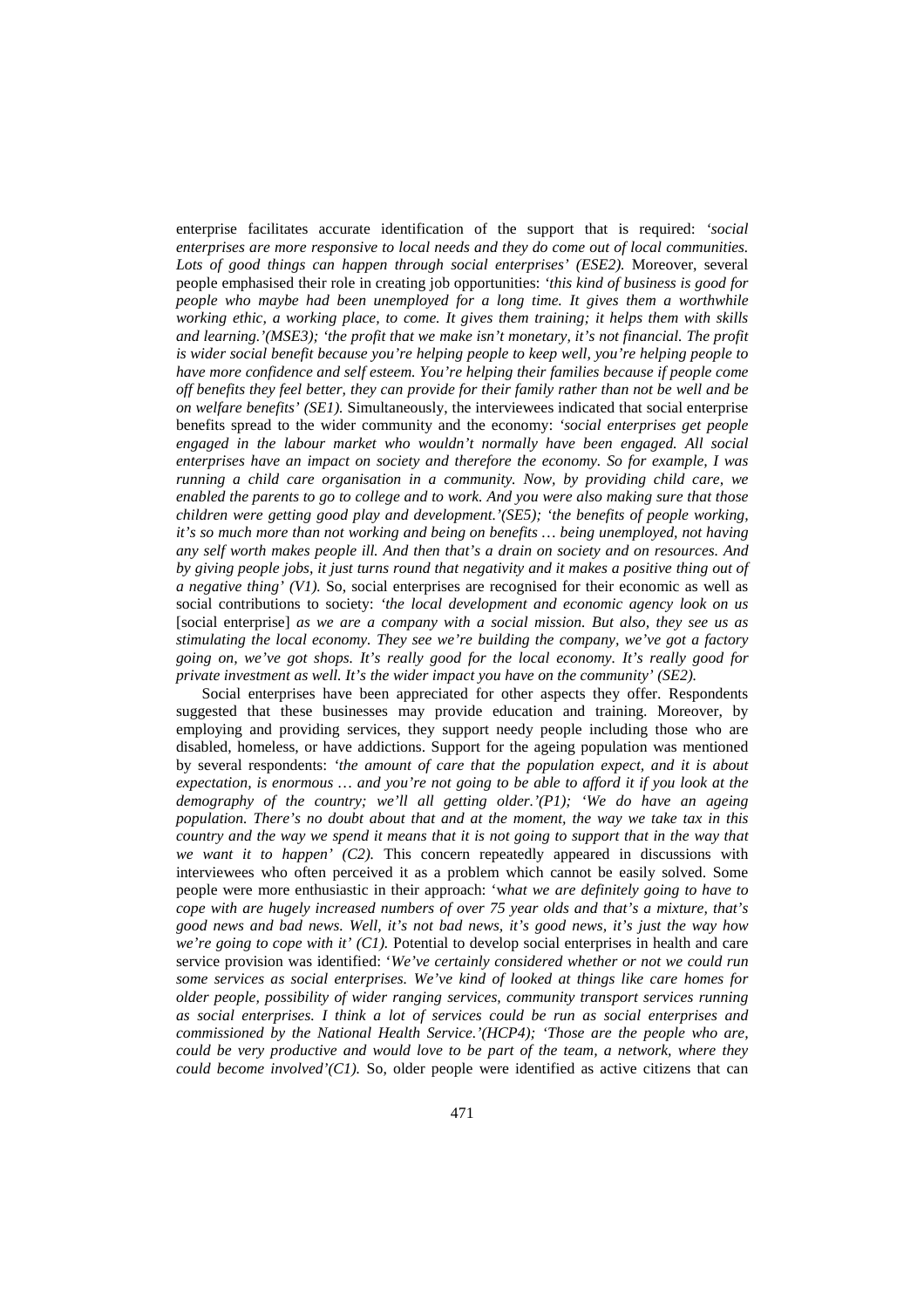participate in community development by co-creating services for themselves: '*we have to think about people looking after themselves, about self care, about access to different sorts of care that actually make you do it for yourself rather than rely on others.(P1)'* Additionally, the importance of helping older people to stay at home, rather then sending them to hospitals or elderly centres (which might be very expensive), was highlighted: '*There are a large number of people who are isolated in the community either because of distance or because of disability. They've got to have somebody who comes in, says hi, cooks them their dinner, and then walks. Those are the people that we should be targeting with social enterprise' (HCP4).* It has been also recognized that in many cases, transport schemes allow older people keep their independence and stay at home. Thus, this could be another opportunity for developing social enterprises. When asked about accessibility to public services and the level of the satisfaction with current service provision, it was repeatedly noted: *'People recognise that there aren't enough critical services nearby people…. People need to feel safe around their health and their care services.'(HCP2); 'We've got a different expectation of what health and care services should be like. We want them to be more personal services and we don't want them just to be done to us, any more. It's about co-production of services' (V1).* Therefore, the respondents indicated that social enterprises could support the National Health Service (NHS) by creating a range of services, which would not require highly specialised skills and which would support a healthier and fitter society. For instance, aspects such as smoking cessation, helping people change their diet, helping people to become more physically active were identified as potential areas for developing social enterprise activity. *'Obviously critical kind of stuff has*  to be done at hospitals and surgery, but there's whole sort of things connected with well *being, that prevent people becoming ill. If we could have more services which promoted well-being…. That seems to me, to be much better suited to a social enterprise model' (ESE4).* There were therefore practical suggestions as to how the role of the social enterprises in a mixed economy might increase. There was little discussion of how the public sector could practically co-produce or contract with social enterprises. The important question of creating sustainable social enterprises arises.

#### **1.4. Sustaining the business**

Theoretically, social enterprises can be developed in any business sector, in urban as well as rural locations. But it is highly challenging to set up and run a social enterprise which both: improves quality of life by meeting social needs and generates sufficient income to be self-sustainable: *'running a social enterprise is much harder than running any other kind of business because you've got multi-funding, you've got multi-stakeholders, you've got multi-clients to deal with etc., so they're hugely complex organisations to run' (SE7).* In fact, there are many aspects which need to be taken into consideration when looking at the sustainability of rural social enterprises.

Being entirely self-sustainable might be problematic for the majority of social enterprises. Interviewees indicated that lack of sufficient public funding is a barrier in developing socially orientated businesses: *'it's right that we should be seen as a business and trade as a business but we will never make enough profit to pay for the costs of running it. If we can generate 30%-40% of income ourselves I would be very happy with that. Even if we could generate 50%, but I think businesses providing that sort of support to their communities will always need help, will always need subsidy. And people who say we should be self sufficient don't know what they're talking about, to be honest, because if*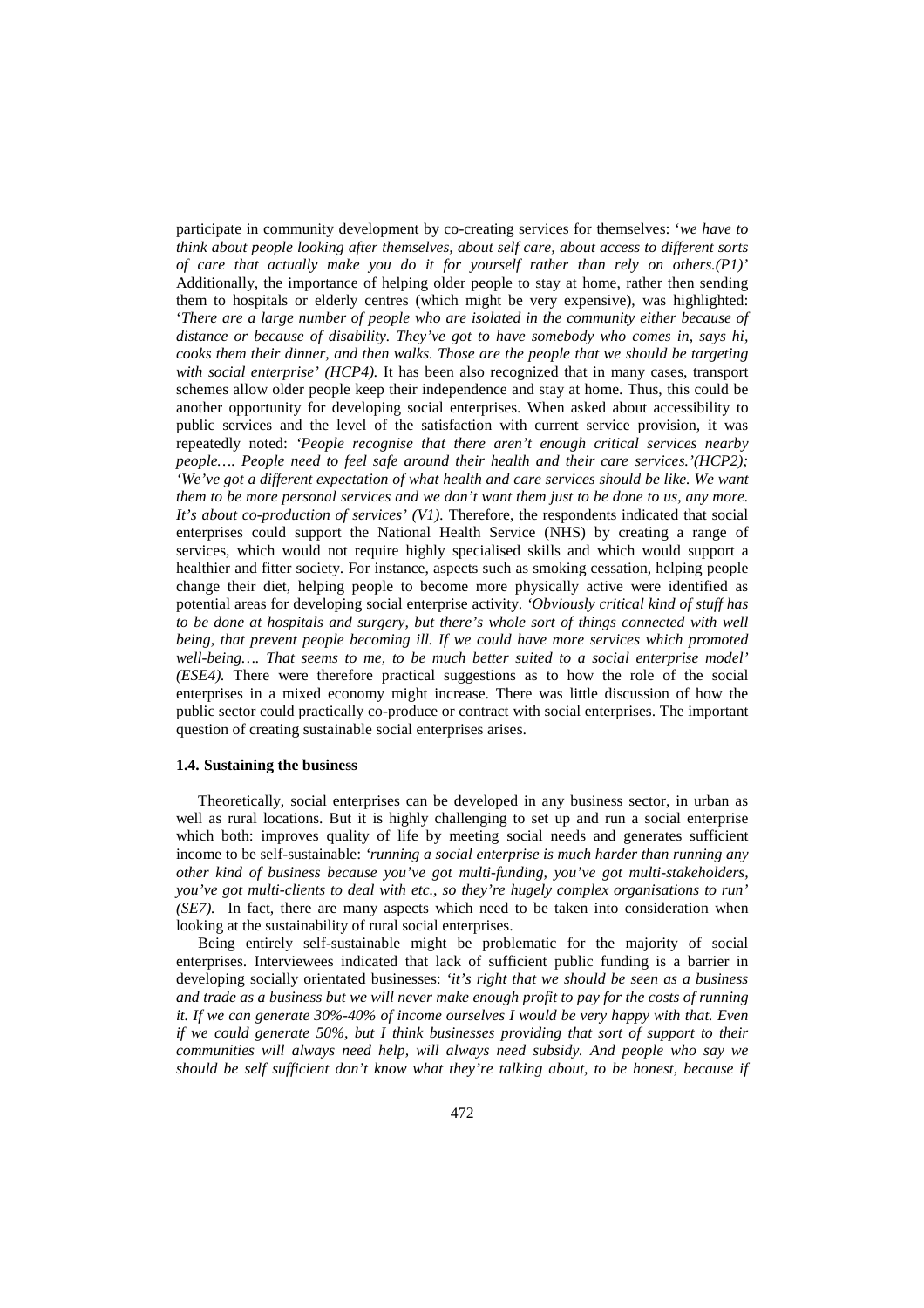*anybody could do it then you wouldn't have a problem getting people jobs' (MSE1); 'I don't know if it could stand alone commercially. I think it would be lovely, if it could, but I think you might need some funding underneath it to, as a safety net' (C1); 'You can see an example here and an example there where it really has worked but what if the money dried up completely for some reason … you know the sustainability just ends' (ESE2).* Thus, several people maintained that social enterprise needs the security of ongoing funding. At the same time, some of respondents suggested that subsidies can 'spoil' social enterprises, taking them away from being innovative: '*we have to try and help them to get away from the grant dependency part' (P3).* Interestingly, a number of people indicated that continuing of the social enterprise can often be more problematic than starting up: '*one of the most difficult things for setting up social enterprises, is not actually the start up phase, the start up phase is the easy phase because there's lots of people will give you support and give you help at that stage. I think it's two, three years down when you're not new anymore and people think 'They're around, they should be okay.' And that's when it's actually more*  difficult' (ESE5). Therefore, there is a belief that social enterprises should be funded by public organisations for a number of years beyond start-up: '*previously it was like running a project but it's moving towards being a social enterprise, now, because we're in the commercial market a lot more and that's our aim to become, I think 50/50 split. We'll always need funding, but if we're 50/50 within ... 10 years, I think that is' (MSE1).* There are many reasons why social enterprises are not entirely self-sustainable. For example, it was noted that, in many cases, community groups do not possess business skills and do not know how to run an enterprise: '*the whole process of developing the businesses is difficult for a social enterprise. People usually have lots of fantastic ideas but to make those ideas work, economically, it becomes more difficult and often there are people who are idealists or are very passionate about a particular issue but actually they don't have a very clear head when it comes to running a business' (MSE3); 'Just to have a social purpose and an aim is not enough … you need to have all the business skills and the rest that go along with it' (P2).* Consequently, lack of relevant experience and lack of knowledge lead to failure and disappointment. An alternative approach suggested involves hiring a paid professional: '*we've actually got a very skilled manager who's come from the private sector and we've learned so much from her experience and it did emphasise how little we knew. We were community workers and people who were interested in the youth project but didn't necessarily have the skills to make that happen' (V5).* Although it is not the cheapest option to appoint 'an expert' it might be a method that allows social enterprises to survive and grow. Respondents reported that social enterprises operating in rural areas can encounter problems with finding somebody who possesses the right mix of business skills and community skills. Moreover, it might be difficult to find an adequate number of volunteers or staff to run a business: '*we may have enough entrepreneurs but they need other people because they don't operate individually, they operate within organisations they set up and they need sufficient numbers of people within the organisations to deliver the service. Small numbers of population often means there's not enough folk for them so often they can't get* enough people to grow the service in the way they would like to' (P2). Further analysis showed that the aspect of rurality has an impact on the activity of social enterprises and their ability to become self-sustainable. As noted by respondents, in cities there is better access to training opportunities for these businesses. In addition, the market is bigger and there are more customers: '*it would be a lot easier for a social company in Glasgow or Edinburgh to actually emerge and become a really good self sufficient company than being in rural place because we haven't got the population, we haven't got the sales' (SE2).*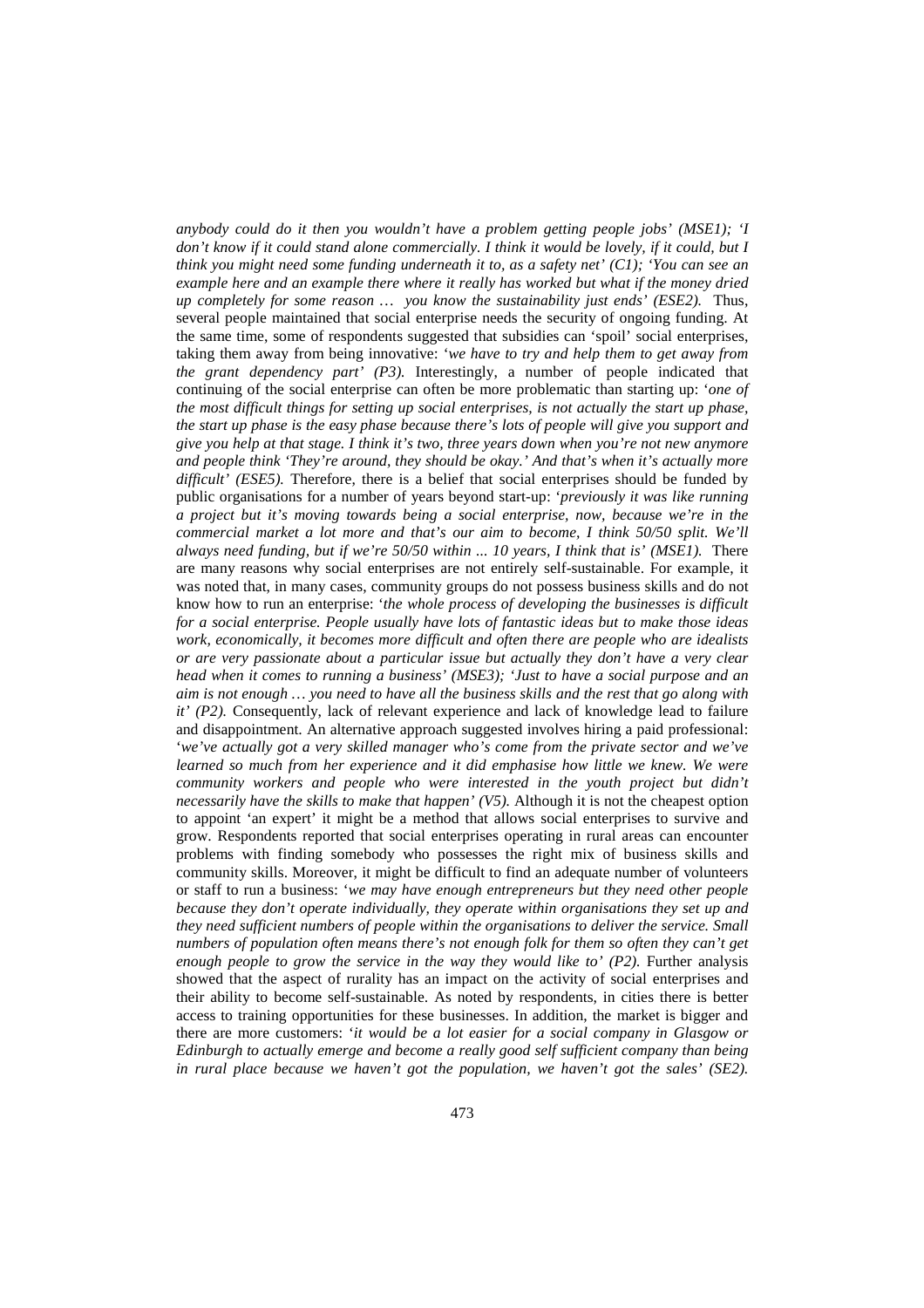Rural areas were also associated with a higher running cost, for instance, due to geographical conditions. One of the respondents said that the transport and travel is a considerable problem: 'g*etting people to work is more expensive so you have to try and give people higher wages to cover their transport costs' (SE9).* Like commercial enterprises and the public sector, rural social enterprises find they do not benefit from economies of scale. Instead, the business has to find a niche market and operate within it. As a result, enterprise remains relatively small.

When exploring a question related to the feasibility of producing sustainable social enterprises critical comments about the public sector procurement process were encountered. Specifically, social enterprises had problems due to their nature: *'there was a commercial private sector firm and a social enterprise, both of whom were providing services but it involved adults with learning difficulties coming out and working with them. So, they got money for the day placements for the adults. Now, the private sector company got paid four times the amount than social enterprise for each person they took on a daily basis' (MSE5).* Also, there may be an expectation that social enterprises will deliver for very low cost: 'w*e have just returned a contract to the local authority and said to them: sorry, but we can't deliver this for you any more. There's not enough money in it' (SE9).*  Respondents suggested, there is a common perception that social enterprises should provide cheap services, sometimes even for free, as they want to support local communities: *'at the moment we're doing it* [service provision] *for nothing which means that social services aren't paying anything for placing two or three people with us' (V4).* In spite of these challenges, socially orientated businesses remain positive and enthusiastic: 'w*e need to find a source of sustainable income so that we don't always have to rely on applying for grants everywhere' (MSE3); 'That's political speak: 'they'll do it for nothing'. Or: 'let's make the community responsible for its own'. Well, I don't disagree about that. But the fact is that people need to be paid to do things' (SE3).* 

Although there are some obstacles for developing self-sustainable rural social enterprises, it has been noted that rural areas can offer a hospitable environment that is unique and cannot be met in urban places: '*people understand that you can't separate out your social needs and your, the economy and the services. Everything has to come together because the communities are so small. And to be more self reliant, people are willing to take on initiative whereas I think sometimes in the bigger cities like Glasgow, people expect things just to be given to them. Whereas in the Highlands & Islands, people know that they have to fend for themselves a bit more' (V2); 'In rural areas people have got more interest in working together to solve things collectively whereas in cities someone else can always do it, because there's enough people around. But in rural communities, people have to solve more of their own problems' (ESE1).* Many interviewees claimed, that apart from having a sense of being part of the community, rural inhabitants possess strong motivations which help them in resolving many problems: *'rural areas can be very creative. If the community interest is there, I find that the barriers aren't really that huge any more' (MSE2); 'Remote and rural practice allows us all sorts of potential innovations that would be much more difficult in an urban setting. Primarily because in rural areas there is a real need to make change because the pressures upon us are absolute and ultimate because we'll only have one or maybe two individuals providing a service and if you lose those individuals then you have no service, it's not that there's a little hole in it, there's just no service. So what I'm interested in is the sustainability of remote and rural health and social services' (HCP2).* Some respondents suggested that social enterprises are sometimes set up to address a public service that failed because of the rurality issues. They suggested that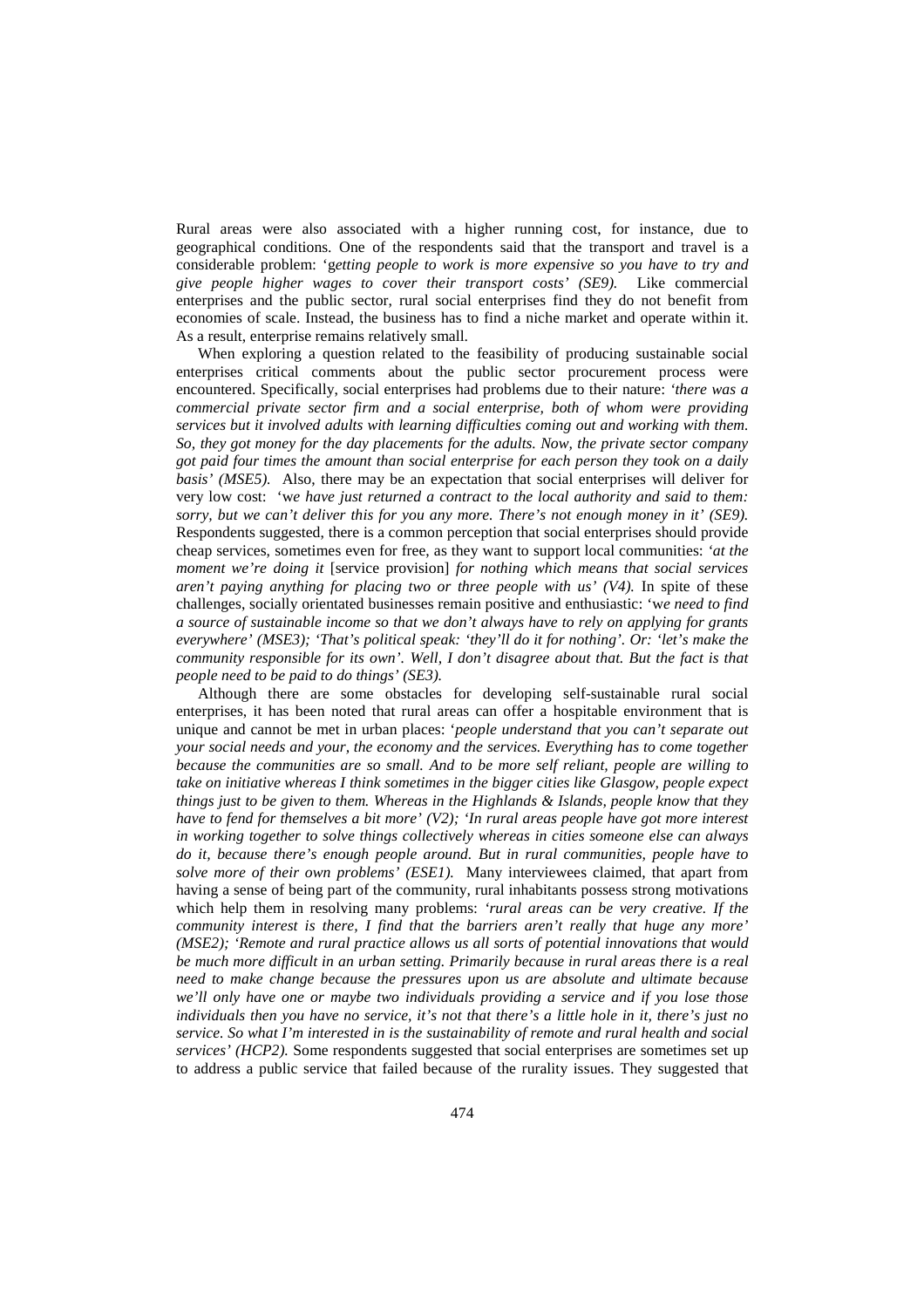social enterprises can arrive at innovative ways to deliver services. Also, it was noticed that in rural and remote areas there is a lack of strong competition and therefore social enterprises should have relatively easy access to the market. Consequently, some respondents suggested that there is a chance of creating self-sustainable socially orientated businesses in the rural Highlands.

## **1.5. The enterprise dimension of rural social enterprises**

As noted in previous sections rural areas present some distinctive challenges for social enterprises: *'there are some real differences in terms of how people think and how they operate and who they support and that's a big issue within a remote and rural area' (P2).* Thus, the location may influence the extent of the 'enterprise' dimension and the way how social enterprises operate. Despite the fact that OECD Rural Policy Reviews [6] positively assessed Scottish entrepreneurial behaviour, a question over the ability to create socially orientated businesses arises. To what extend does the concept of enterprise fit with the rural ethos? Perhaps, given their long tradition, voluntary sector organisations might fit better in rural settings. Consequently, in the following section, it is considered whether or not a cultural shift in thinking towards enterprise, rather than an extension of voluntary type organisations, may be achieved.

The DTI [9] states that a number of voluntary organisations and charities are hesitant to turn into social enterprises. In this investigation it was decided to explore the theme and ask respondents for their opinion. A number of interviewees confirmed this statement arguing that, in some cases, it would not be advisable for a voluntary organisation to transform into more business-like enterprises: *'so it seems that you're just trying to make a charity profitable which isn't what we're about' (V3); 'I'm not sure that turning everything into a business is the right way to go…. You lose something doing that….the passion….the commitment. You want a lot of passionate people, but they don't need to necessarily be driven and stressed about what they're doing' (V4).*

An interesting justification was given by one of the respondents, who claimed, that the reason for being reluctant about the idea of becoming a social enterprise was rooted in the threat of losing independence: *'some voluntary organisations don't want to go down that route because they feel if they do, they'll lose their independence; they'll lose their ability to speak up, for example, against government policies. And if you take organisations for the blind or for any kind of disability, their main role, really, is to be a spokesperson or to speak on behalf of people with those kinds of disabilities and if you get locked into government contracts or local authority contracts it's much harder to be critical because you're relying on those bodies for your income' (MSE4).* The assumption that voluntary sector organisations want to and have the capacity to run social enterprises might be misleading: *'there's a lot of people who really believe in supporting a community. But I don't think enough of them think of it in terms of enterprise. I think we're really struggling*  to shift the mindset from sort of charitable ground based organisations of which we have *thousands and thousands, to a more entrepreneurial basis which is a much more sustainable' (SE6); 'Voluntary sector groups, as groups, aren't very good at turning into social enterprises'(P2).* 

One interviewee linked resistance to change in the Highlands to the culture being risk averse: *'I think it's a whole fear of change, it's about the change in approach and that scares a lot of people. I think the Highlands and Islands in particular are very traditional…. They're always harking back to the golden days…. Things change much*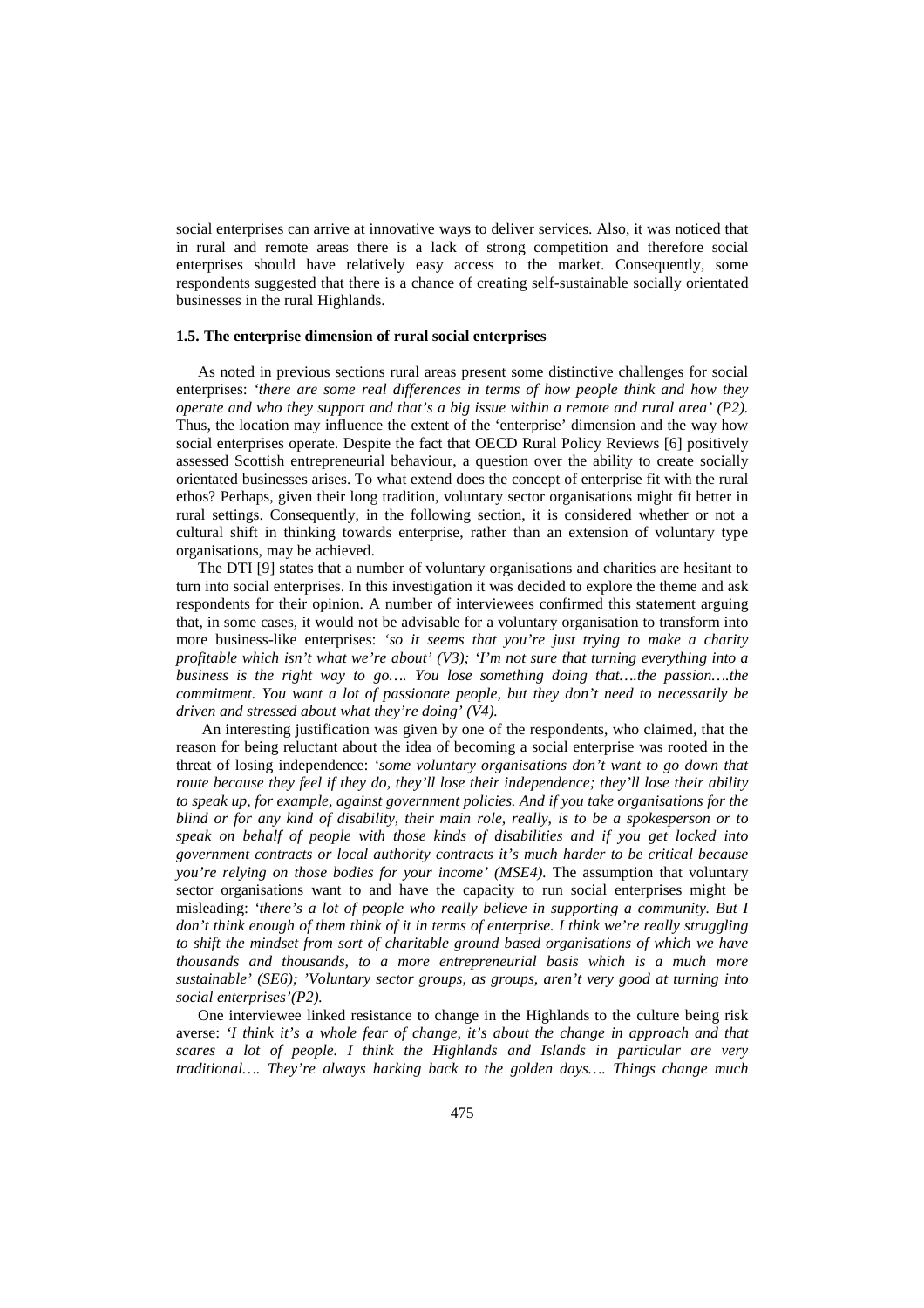*slower up here than they do elsewhere, but it's a problem common across the country. So there's a fear of change. There's also the risk factor…. They're frightened of taking that role on because it is a whole quantum leap forward basically, it's a whole shift in approach. And I think it's been forced on organisations now because of the change in sort of grant climate and shortage of grant funding' (P3).* 

Conversely, some people were excited about the concept of social enterprises and selfsupport: '*I hate that idea of charity. I think social enterprise is different from a traditional voluntary organisation. I mean obviously there is a place for giving, but I think that's a very old fashioned and patronising way of doing things. Money should be invested and social enterprise is about helping people to help themselves and find their own solutions. I don't like charity which is all about just giving because you feel sorry for somebody. It's patronising. It puts the other person down.'* 

It was emphasised that social enterprises are 'real' businesses. If they want to survive they have be profitable, they have to be competitive and have to deliver a good quality service/product: '*they are businesses because they have to tender for contracts' (ESE3); 'although you're a social enterprise, you're no different from any other business. You've got to really make sure that although you've got a social mission, the bottom line counts' (ESE2).* Also, as previously suggested, social enterprises are able to deliver some services in a more efficient way. For instance, one interviewee indicated that day care for people with disabilities provided by their social enterprise is a lot cheaper than that provided by the local authority*.* This would indicate that socially orientated businesses are entrepreneurial in their approach. Simultaneously, it was noted that social enterprises act differently in some ways compared to their commercial counterparts. Specifically, rural social enterprises perceive an ethical constraint: '*they can't fully behave as enterprises in the way that the formal enterprise sector would take for granted' (V2).* For example, rural social enterprises do not want to create a business that already exists in the village/town: *'so, my thinking*  was, well let's set up something specifically for people and set up our own business and if *we can find a business that doesn't encroach on any body else's business, because everybody's got to make a living, and there's lots and lots of small businesses with just one or two or three employees, so people are trying very hard to make a living. So I didn't want to upset that and I didn't want to displace other businesses' (SE10).* This conservative approach is characteristic for small places where people know each other and live together.

#### **2. Conclusion**

The findings suggest that: a) social enterprises may play a growing role in a mixed economy of rural service provision by co-producing a number of services. Potential for rural social enterprises was identified in primary health and care services; b) only a few rural social enterprises seem to be entirely self-sustainable. Due to challenges and diverse obstacles existing in remote places, rural social enterprises may continue to require external support; c) social enterprises are enterprising; they are businesses with social objectives and the enterprise dimension is used to become less dependent on external funding and subsidies. Thus, they differ from voluntary organisations as well as commercial enterprises. Although social enterprise is highly promoted by policy, it is still an emergent area with a limited understanding of how this form of business operates. The role of social enterprise in a mixed economy of rural service provision has barely been explored. Its future is hard to predict, but as rural locations place increasing demand on services (especially that associated with the ageing population), it is an interesting area worthy of further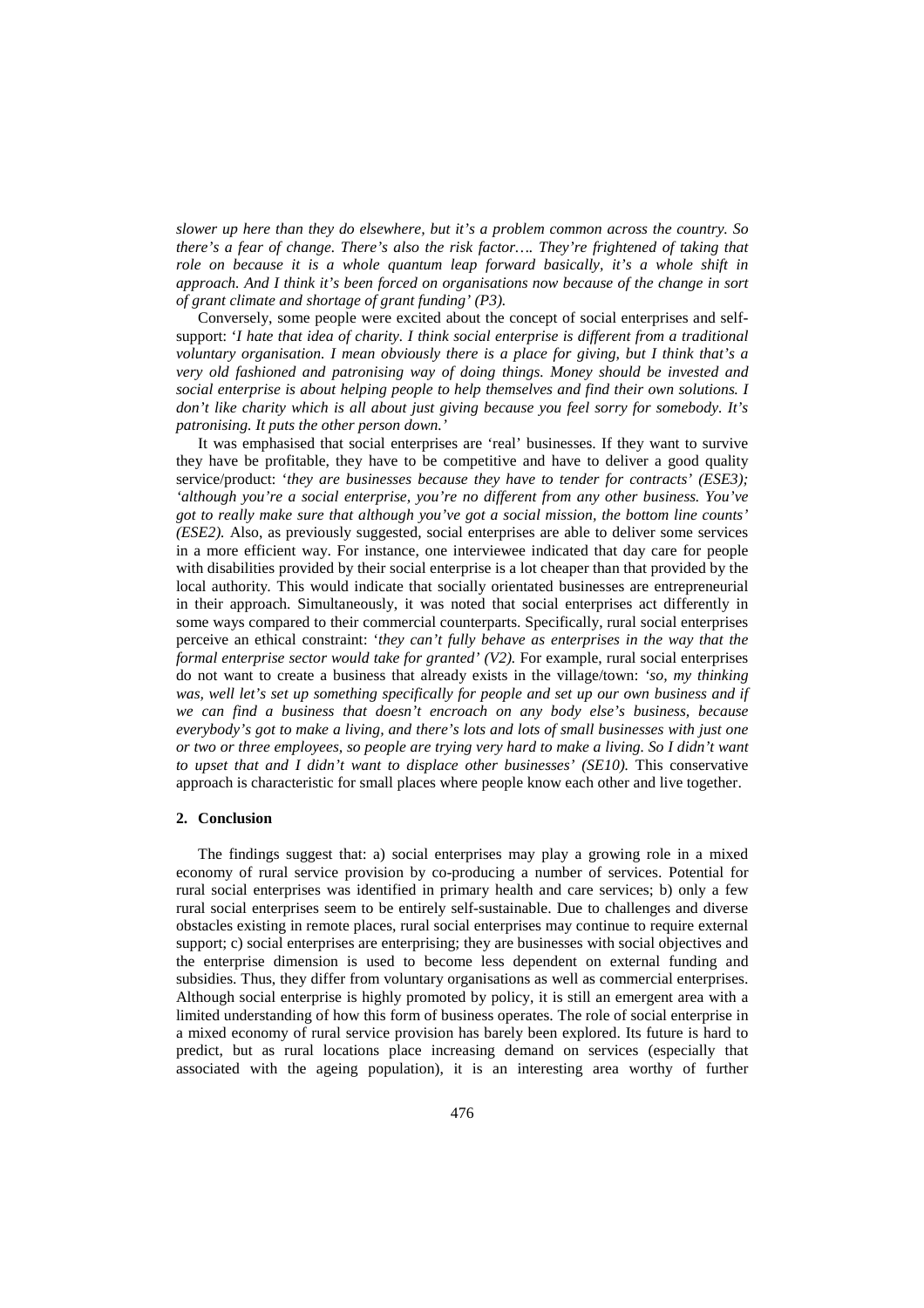investigation. Politicians debate about how to improve quality of life in remote and rural places and, at the same time, seek to mange the cost of public services. Although these two aspects seem antagonistic to each other, development of social enterprises may provide a solution.

Growing social enterprise requires a realistic and positive approach from local people as well as policymakers. Given the political climate, rural people might need to embrace social enterprise as co-production of services might become the most likely way to achieve decent service provision. Conversely, politicians should understand that informal help which is evident in rural locations cannot be easily formalised and should not seek to take advantage of rural conditions. Despite the fact that social enterprise may be perceived as a new type of enterprise, it differs from its commercial counterpart. Social enterprises are often constrained by their profile and cannot be as profitable as commercial enterprises. Consequently, it might be argued that they rely and will always (to some extent) rely on external support. In spite of that, their entrepreneurial dimension should not be underestimated. Further investigation exploring similarities and differences between rural and urban social enterprises and their contribution to the mixed economy would be valuable. An international comparative study on the role of social enterprises in a mixed economy of rural service provision would be useful in identifying best practices. This, however, might be problematic as the standard definitions, methodologies and practices within this theme have not been developed yet.

#### **References**

- 1. Mandl I., Oberholzner T., Dorflinger C.: Social capital and job creation in rural Europe. Luxemburg, Office for Official Publications of the European Communities, 2007.
- 2. European Commission, Study on Employment in Rural Areas Final Deliverable, A study Commissioned by: Directorate General for Agriculture, Consistency of Rural Development 2006.
- 3. European Commission, Employment in rural areas: Closing the job gap, Communication from the Commission to the Council and the European Parliament. Commission of the European Communities, Brussels 2006.
- 4. European Commission, Women active in rural development, Office for Official Publications of the European Communities, Luxembourg 2000.
- 5. OECD, The New Rural Paradigm: Policies and Governance, OECD, Paris 2006.
- 6. OECD, Rural .Policy Reviews: Scotland, UK Assessment and Recommendation, OECD 2008.
- 7. Giddens A.: The Third Way: The Renewal of Social Democracy, Oxford, Polity Press 2002.
- 8. Sellick C.: Towards a mixed economy of foster care provision. Social Work & Social Sciences Review, 13(1), 2007.
- 9. Department of Trade and Industry, Social Enterprise: A Strategy for Success, DTI, London 2002.
- 10. Department of Trade and Industry, A social enterprise strategy for Scotland: a consultation, DTI, London 2006.
- 11. Scottish Executive: A review of the Scottish Executive's policies to promote the social economy, Edinburgh, Scottish Executive 2003.